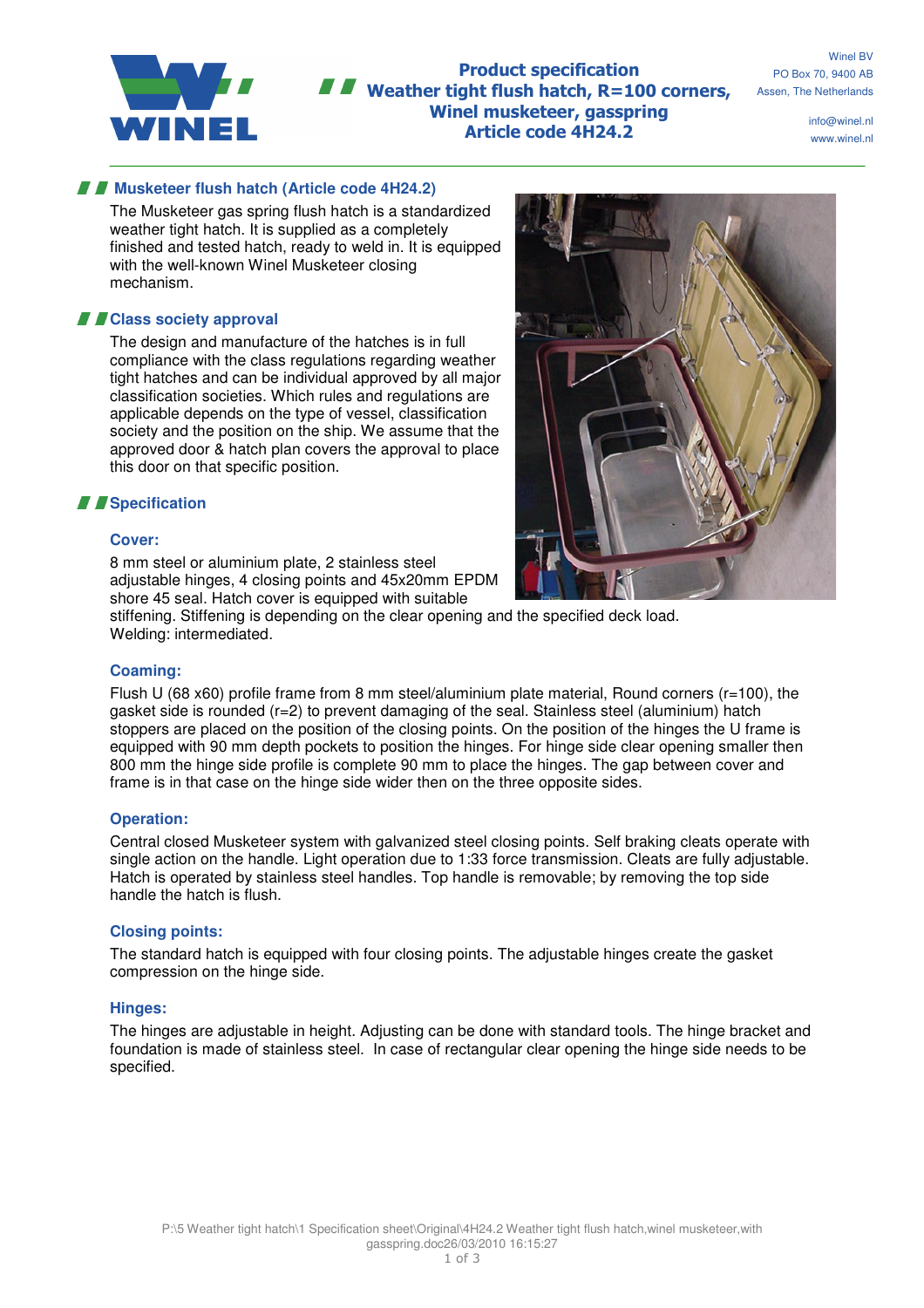

**Product specification** Weather tight flush hatch, R=100 corners, Winel musketeer, gasspring Article code 4H24.2

Winel BV PO Box 70, 9400 AB Assen, The Netherlands

> info@winel.nl www.winel.nl

## **Gas spring:**

Two steel gas springs are placed inside the hatch.

## **Bearing material:**

Orkot® Marine Bearings are manufactured from a unique synthetic composition incorporating solid lubricants for dry running to ensure outstanding wear life. Virtually no swelling in sea water and very low thermal coefficient of expansion provide dimensional stability in arctic and tropical seas. They do not corrode or promote corrosion of the housing and tolerate both edge loading and misalignment.

#### **Available sizes:**

Clear width: Minimum width 600mm, maximum width 1600mm Minimum length 600mm, maximum length 1600mm

## **Surface treatment:**

Shot blasted SA2,5 and primed with one layer of Hempel shop primer E1527C, minimal 20 Mu, Cleating rods, cleats, handle and mounting materials: stainless steel.

## **Installation, operation and maintenance manual:**

Digital supplied on CD ROM in the English language (pdf format).

# **A** Available options

## **Seal groove double coated (article code 3H24.001):**

Seal groove double coated white CM7566 & seal glued into the groove.

## **Close indication (article code 3H24.002):**

Proximity switch, Siemens M18, IP68 3RG4013 with 2 mtr cable and welding bracket.

(Loose supplied)

## **Locking pin into the cleating rod (article code 3H24.003):**

A pin locking device is added on the cleating system. A stainless steel pin is mounted on the lever of the musketeer mechanism. By using this pin the musketeer system is locked from the inside of the door.

## **Hatch cover open holder (article code 3H24.006):**

A stainless steel hatch cover open holder is placed on the inside of the hatch. When the hatch cover is opened the open holder keeps the hatch in open position. To close the cover the open holder needs to be lifted up. The open holder is standard placed on the right side of the hatch.

## **Acoustic insulation (article code 3H24.007):**

An insulation system is added on the cover between the stiffeners as described in the product sheet TD001. The insulation is covered by a 2 mm galvanized cover plate. The closing mechanism is visible.

#### **Thermal insulation (article code 3H24.008):**

An insulation system is added on the cover between the stiffeners as described in the product sheet TD003. The insulation is covered by a 2 mm galvanized cover plate. The closing mechanism is visible.